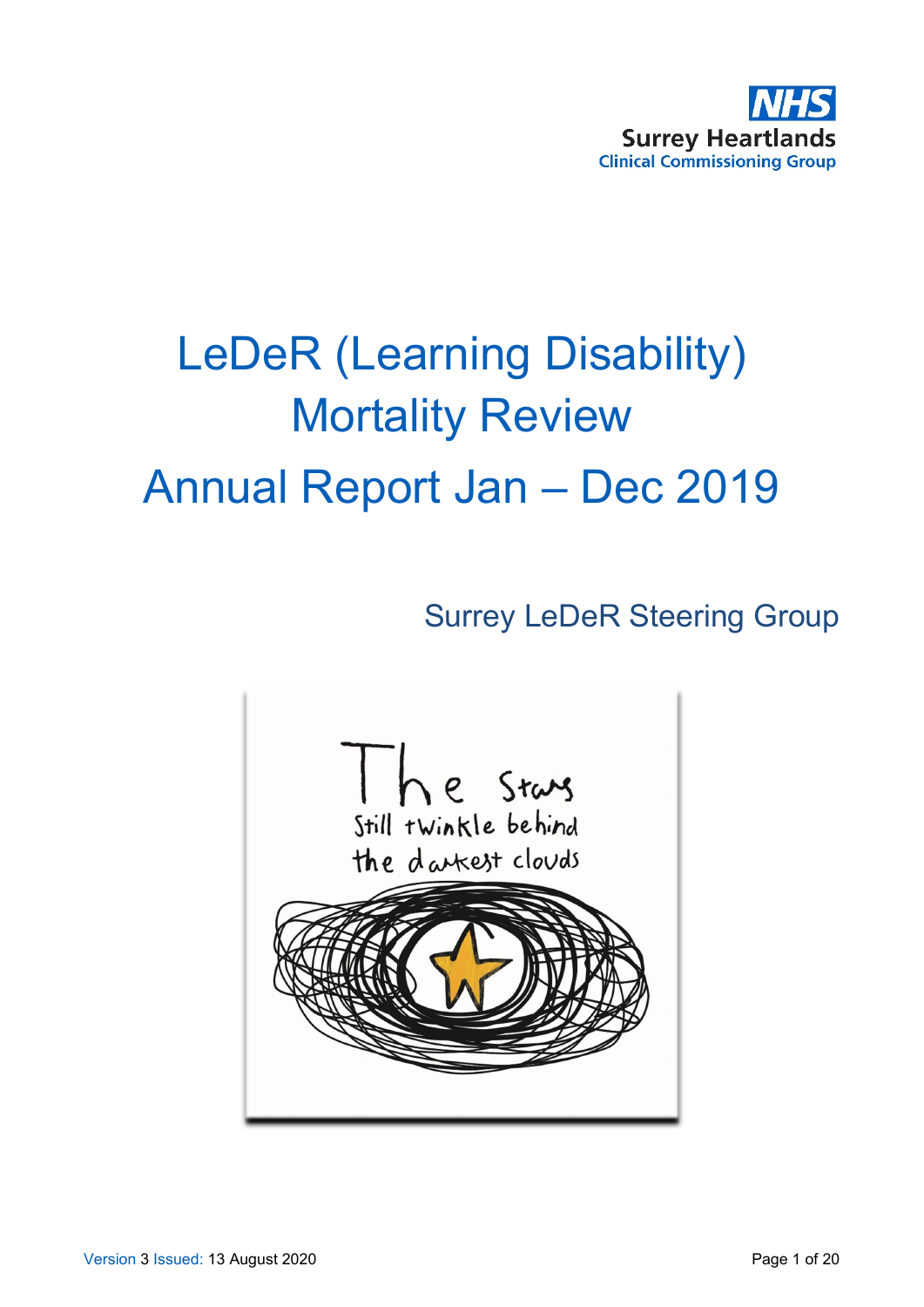#### **Credits and Acknowledgements**

With thanks to the Family members, Carers and our system partners for talking to us and providing information to help us undertake the reviews.

With thanks to Post 19 Enterprise Group for taking the time to meet with us to understand the LeDeR programme and producing such wonderful artwork.

With thanks to our LeDeR reviewers for completing the reviews

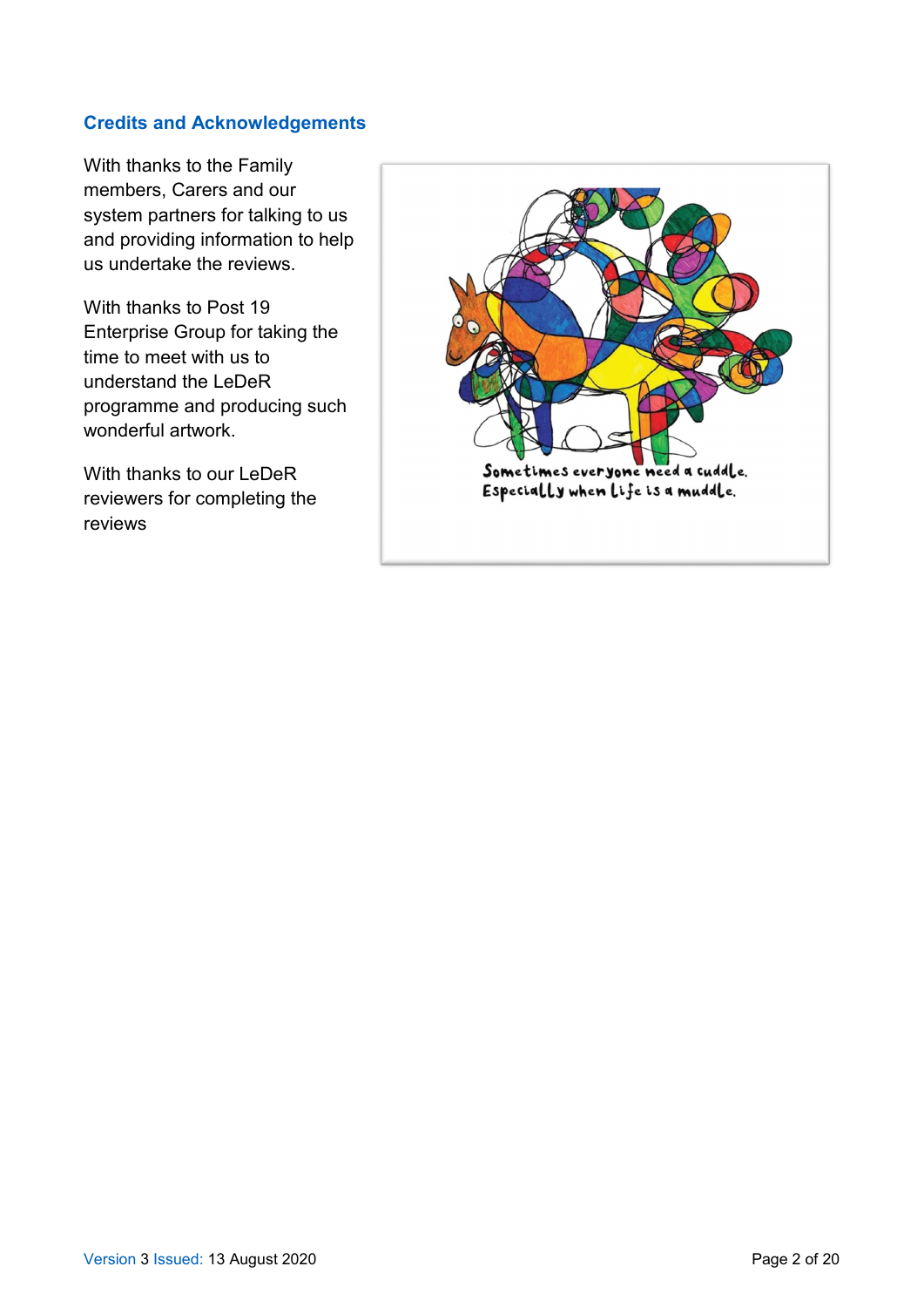#### **Contents**

- **1. Introduction**
- **1.1 Background**
- **1.2 Review process** 
	- 1.2.1 LeDeR Process
	- 1.2.2 Key Individuals
	- 1.2.3 Surrey LeDeR Steering Group
	- 1.2.4 Operational Groups
	- 1.2.5 Reviewer Workshops
	- 1.2.6 Local Developments
- **2. Deaths notified to LeDeR in 2019**
- **2.1 Surrey Wide LeDeR Notifications**
- **2.2 Notifications via CCG Area**
- **2.3 Review progress**
- **2.4 Action taken to ensure completion of review**
- **3. About the people who died**
- **3.1 Demographic Data**
- **3.2 Statistics**
	- 3.2.1 Age of death
	- 3.2.2 Level of Learning Disability
	- 3.2.3 Place of Death
	- 3.2.4 Health Data
- **4. Assessment of quality of care provided**
- **5. Multi-agency Review**
- **5.1 Number of cases progressed to multi-agency review**
- **6. Child Death Reviews**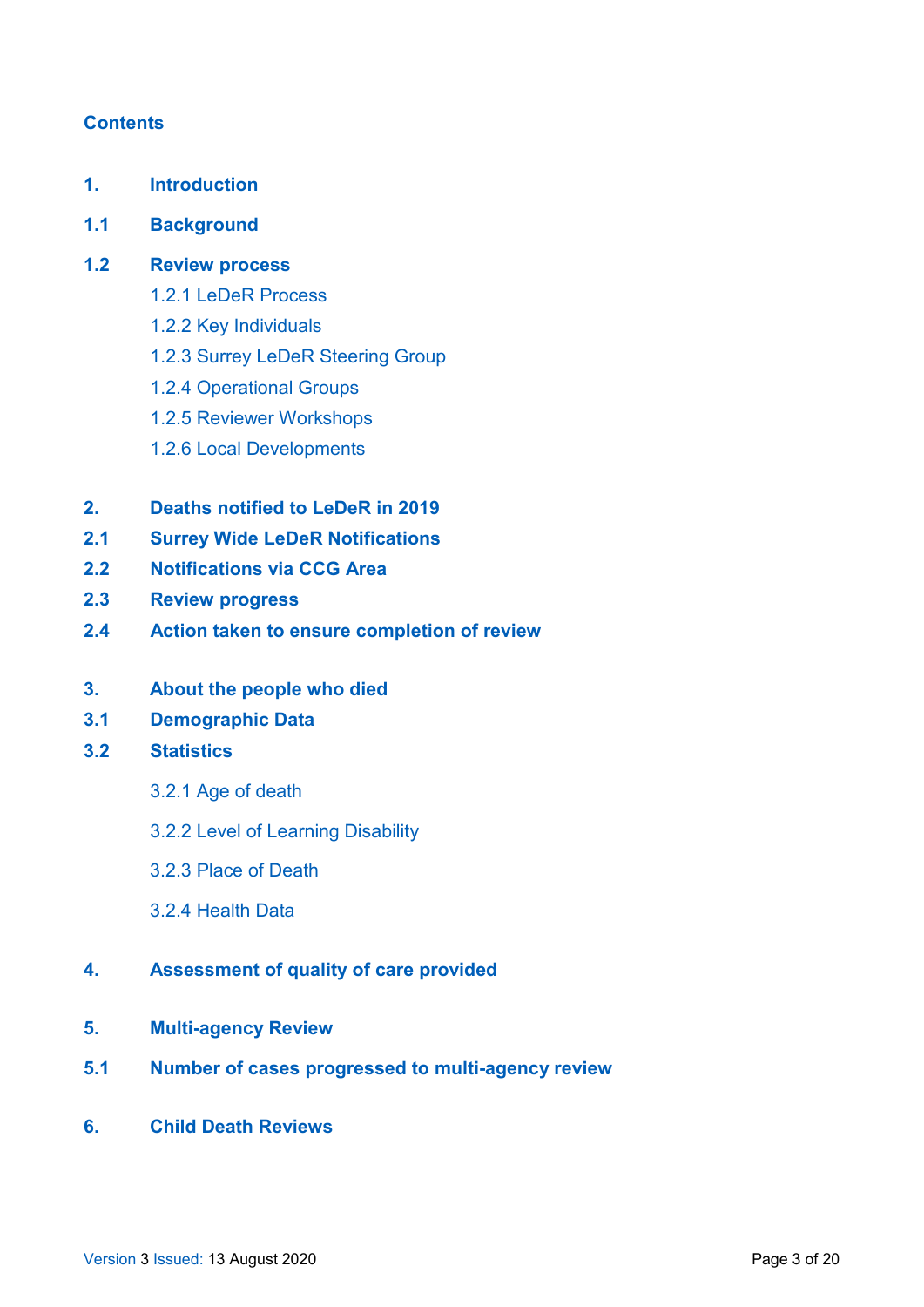- **7. Evidence of Reasonable Adjustments**
- **8. Good Practice Examples**
- **9. Recommendations from reviewers**
- **10. Conclusions and Recommendations**
- **11. Future Steering Group Priorities**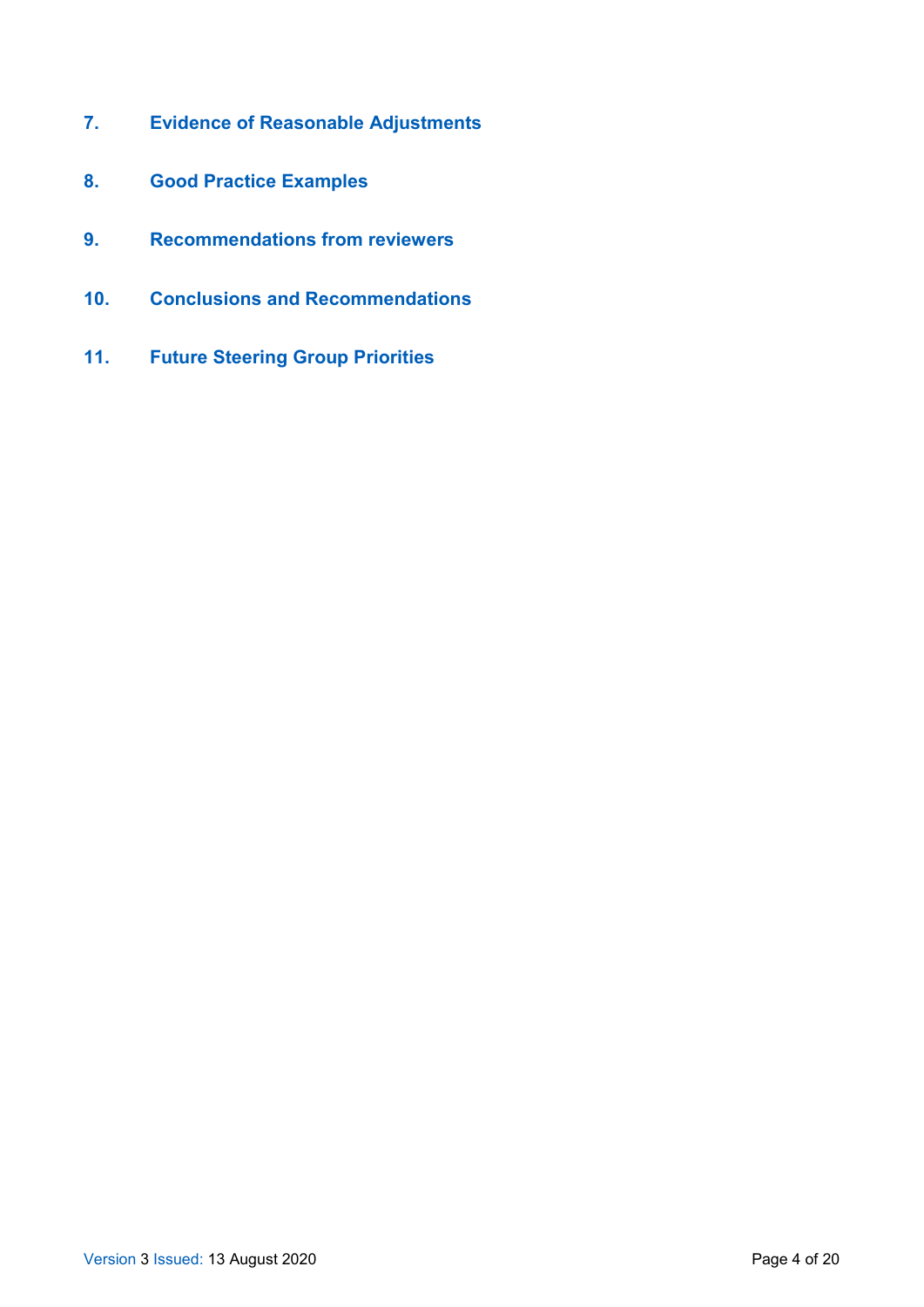### **1. Introduction**

The LeDeR programme is the national programme which reviews the deaths of people with learning disabilities across the country. It was established in response to the recommendations made in the Confidential Inquiry into the Premature Deaths of People with Learning Disabilities (2013) with the aim of supporting local areas to review the deaths of people with learning disabilities, identify learning and identify areas of both good practice and where service improvement is required. The programme is commissioned by the Healthcare Quality Improvement Partnership (HQIP) and is funded by NHS England. The University of Bristol is contracted to establish and develop the review process and evaluate the findings.

The most recent national LeDeR reports (2019) show that women with learning disabilities die on average 27 years sooner and men with learning disabilities die on average 22 years sooner, when compared to the general population. In addition to this they found that some of the deaths were avoidable through people being able to access good quality health care that acknowledges the persons learning disability and makes reasonable adjustments to the care process accordingly. The report also found that there was bias in the care of people with learning disabilities, resulting in unequal treatment.

The Surrey Heartlands CCG, Surrey Heath CCG and North East Hampshire and Farnham CCGs are committed to the implementation of the LeDeR programme and welcome the learning from local reviews to ensure that we can address any such bias. We will work to ensure that people with learning disabilities are able to access good quality care across Surrey. In addition to this we recognise that the findings from local reviews influence service improvement locally, regionally and nationally and welcome the opportunity to contribute to service improvement at all levels.

### **1.1 Background**

The LeDeR programme was established in 2015. This was initially rolled out across pilot sites before being fully implemented across England in 2017. When the programme was initially adopted within Surrey there was a wealth of local interest in the programme however a lack of reviewer availability resulted in slow progress initially. Throughout 2019 we have invested in the LeDeR programme and look forward to the impact this will have on progressing our outstanding reviews and addressing the learning identified.

#### **1.2 Review process**

#### $1.2.1$ LeDeR Process

The LeDeR process is as follows:

• A notification of a death is completed by someone who knew the person that died. This can be anyone involved in the persons care and can be done via the LeDeR website<https://www.bris.ac.uk/sps/leder/notification-system/> or phoning 0300 7774 774.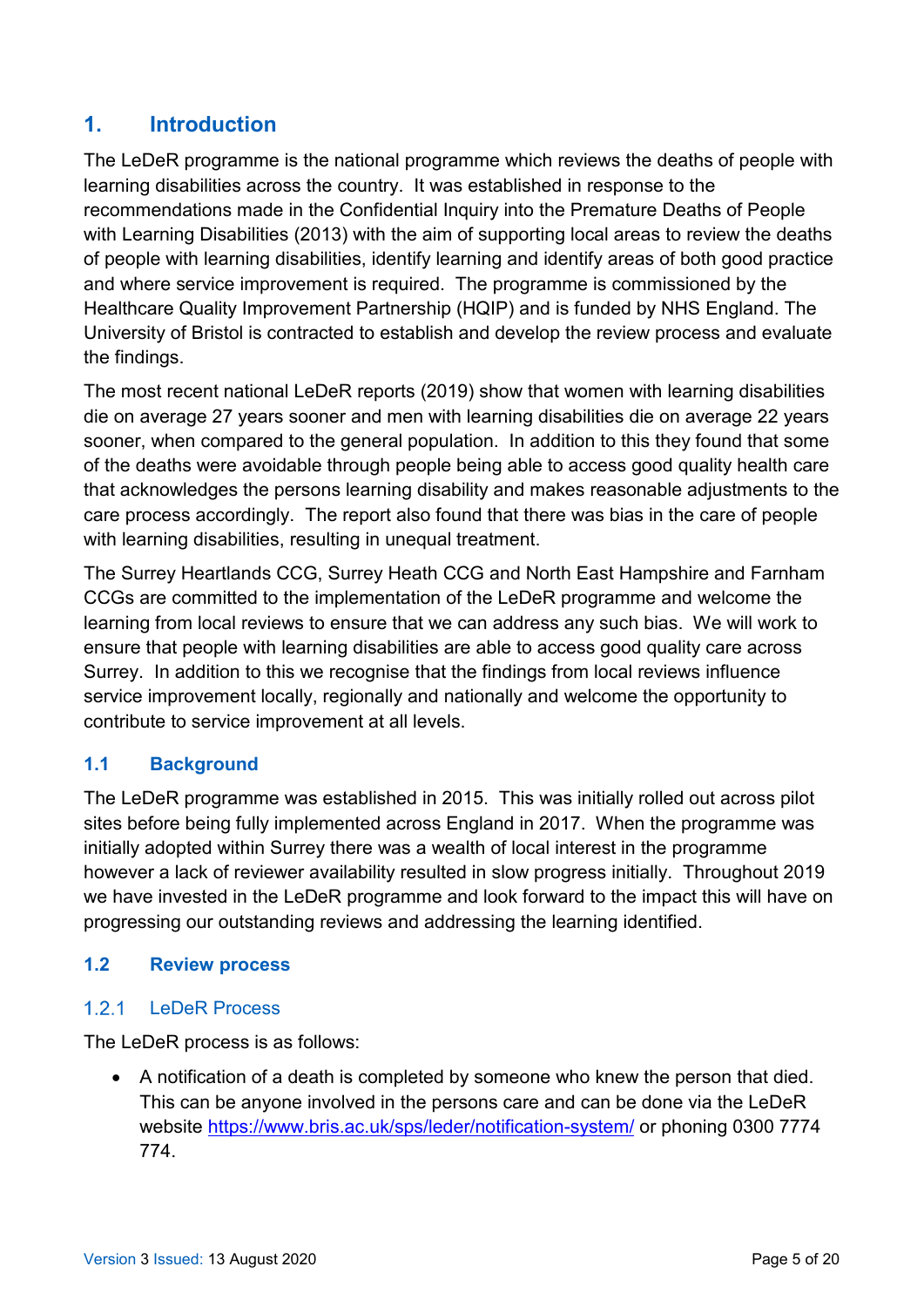- The Local Area Contact within the Clinical Commissioning Group is notified of the death.
- The death is allocated to a local LeDeR Reviewer who will undertake the review.
- The reviewer will contact the family of the person who died to tell them about the programme and ask them if they would like to be part of the review.
- The reviewer will contact the relevant people who were involved within the individuals care.
- Some cases may need to go to a multi-agency meeting.
- The findings of the review are then reviewed through local LeDeR meetings where themes are considered and actions are agreed.
- In Surrey it is agreed that every review, other than those which are allocated to a dedicated LeDeR reviewer, will have both a lead reviewer and a buddy reviewer allocated to each case. This is to ensure a joint skill mix and ensure there is a shared allocation of tasks.

#### 1.2.2 Key Individuals

#### **Local Area Contacts (LAC)**

Each CCG has a Local Area Contact. Their role is to allocate the reviews to a reviewer, monitor their progress, provide advice and support to reviewers and carry out quality assurance checks. In addition to this they provide advice and guidance to the steering group to ensure that appropriate action is taken to improve the care of people with learning disabilities and reduce premature mortality.

#### **Role of the LeDeR Co-ordinator**

The LeDeR Mortality Review Co-ordinator will support and monitor the LeDeR review process, provide training and support to reviewers and will ensure the dissemination of learning from reviews. In addition to this the co-ordinator will act as a resource to reviewers and provide clinical supervision to reviewers as required.

#### **Reviewer**

Reviewers complete the LeDeR reviews of the deaths of people with learning disabilities. In order to ensure a holistic review, they liaise with family members where possible, and any relevant friends, carers or professionals. They also access records relating to the person's health and social care. If the review highlights any concerns / areas that would benefit from further review, a multi-agency meeting will be arranged by the reviewer and actions will be agreed to address any issues highlighted.

Each provider will have a selection of trained reviewers within their area who will carry out reviews as requested.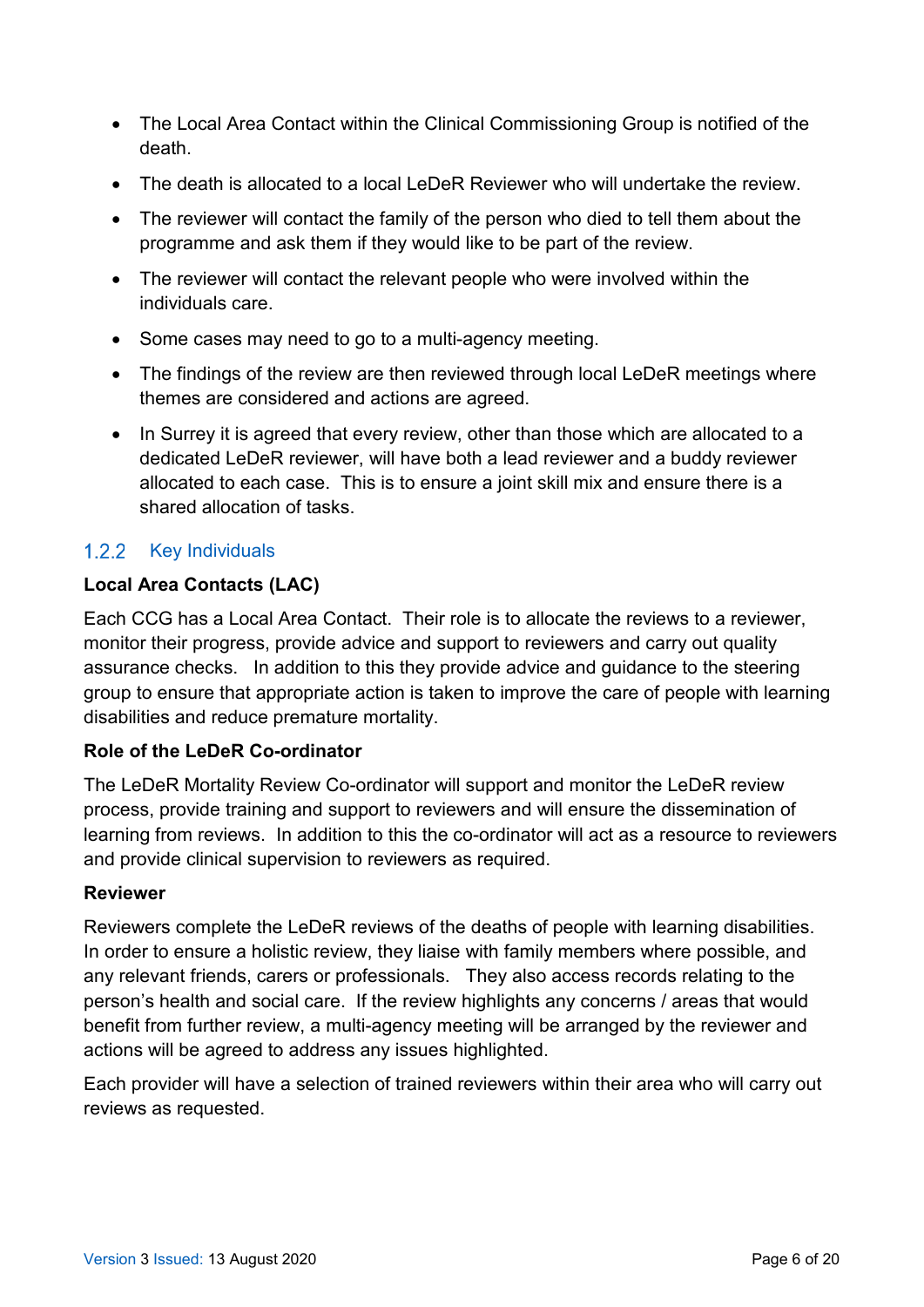#### **Buddy Reviewer**

Buddy reviewers will be allocated as standard practice in the Surrey and North East Hampshire and Farnham CCGs to ensure distribution of workload and support for the reviewer. Their role will be the same as the reviewer however the reviewer will lead on the review.

#### $1.2.3$ Surrey LeDeR Steering Group

The Surrey LeDeR steering group was set up in September 2017 and since then has developed and evolved. In order to identify both Surrey wide and local themes, it was agreed that the group would introduce a second layer of meetings, these meeting are called Operational Groups.

After reviewing the outstanding reviews and the ongoing work required to progress the reviews, the LeDeR meeting structure was reviewed in December 2020. Please see the meeting structure below:



The steering group has membership from the following Clinical Commissioning Groups (CCG):

- East Surrey CCG (ES)
- Surrey Downs CCG (SD)
- North West Surrey CCG (NWS)
- Guildford and Waverly CCG (GW)
- Surrey Heath CCG (SH)
- North East Hampshire and Farnham CCG (NEHF)

These CCGs form part of the Surrey Mental Health and Learning Disability Collaborative. As a result, it was agreed that they would continue to be part of the Surrey steering group and annual reporting despite Surrey Heath CCG and North East Hampshire and Farnham CCGs moving into the Frimley Health and Care Integrated Care System.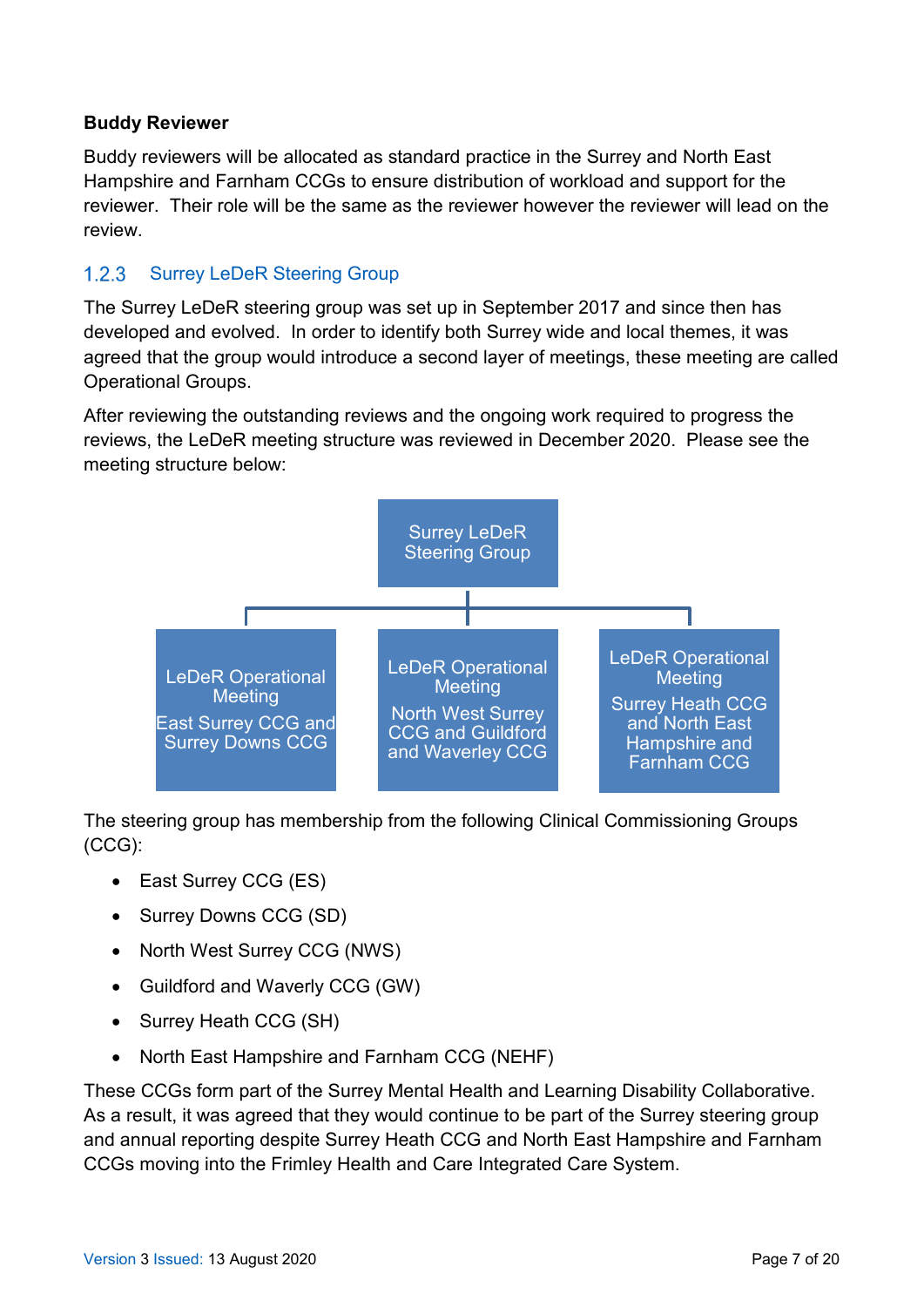Please note that East Surrey CCG, Surrey Downs CCG, North West Surrey CCG and Guildford and Waverley CCG merged to form Surrey Heartlands CCG on the 01/04/2020. The chair of the LeDeR steering group is the Deputy Director of Quality and Nursing within Surrey Heartlands CCG, previously the LAC for Surrey Downs CCG.

In addition to this, there is also representation from Commissioners, a family representative, Local Authority, Primary and Secondary healthcare, Health watch, Provider representatives and a Child death review process representative

The steering group reviews the themes identified from the reviews, which will have previously been discussed by members of the operational groups, identifies Surrey wide learning and themes, responds to recommendations to improve service provision and reduce the likelihood of premature mortality, identifies wider strategic actions, produces and monitors a Surrey Wide LeDeR action plan and identifies any process issues or challenges.

#### $1.2.4$ Operational Group

The operational group invites reviewers to present their completed review. The group will then respond to recommendations, identify a responsible person for each action, create a local LeDeR action plan, monitor completion of the action, share good practice, report themes into the Surrey LeDeR Steering Group and obtain feedback from reviewers on the review process identifying any good practice / challenges.

#### Reviewer Workshops  $1.2.5$

We host quarterly workshops in order to provide reviewers with Local and National LeDeR updates. In addition to this we invite specialists to deliver a training or information session and any relevant topics identified. Recent presentations have included: A session on aspiration pneumonia provided by a local Speech and language therapist and an End of Life in learning disabilities session provided by a Professor of Intellectual Disability & Palliative Care.

#### $1.2.6$ Local Developments

In 2019 the LeDeR steering group commissioned a local enterprise company to develop introductory cards which will be sent to the family members. The cards provide information on the LeDeR programme and extend an invitation to be part of the review process. The enterprise company employs and provides work experience opportunities for people with learning disabilities. They designed and printed the cards specifically for use by the LeDeR programme and have given permission for the images to be used within this report.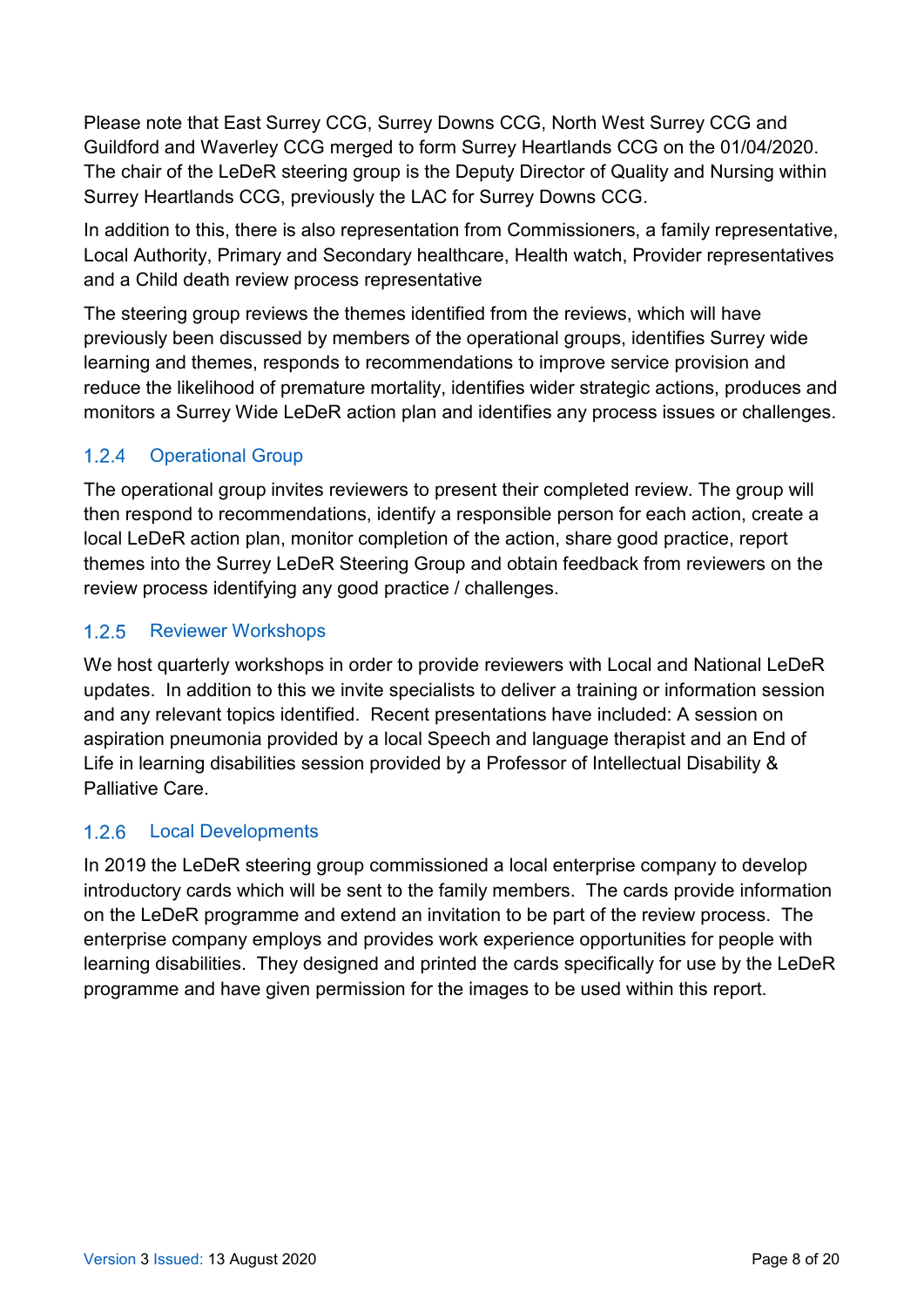# **2. Deaths notified to LeDeR in 2019**

#### **2.1 Surrey Wide LeDeR Notifications**

There were 75 notifications made to the LeDeR programme from the 1<sup>st</sup> January 2019 until the 31/12/2019. This is an increase of 6 from 2018. This slight increase may be due to the raised profile of the LeDeR programme and the requirement to notify the programme of any deaths. The notifications can be seen in Graph 1 below.



Graph 1.

### **2.2 Notifications via CCG Area**

The total number of notifications for 2019 can be seen broken down by CCG area in graph 2 below. This shows that East Surrey CCG area have the highest number of death notifications. It is worth note however that East Surrey CCG also has the highest population of people with learning disabilities in Surrey.

Graph 2.

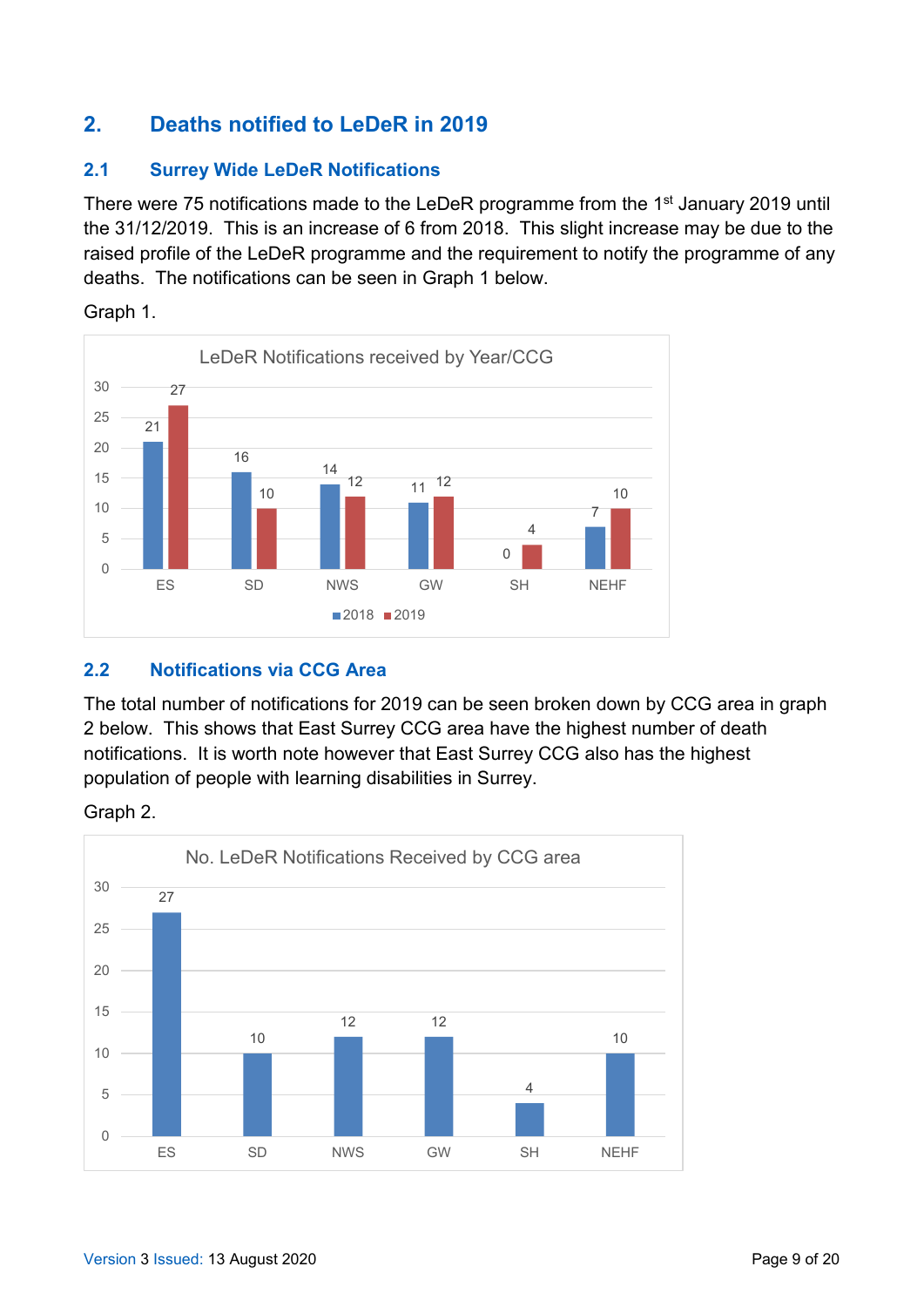#### **2.3 Review progress**

Since the introduction of the LeDeR programme in 2017, there have been 157 notifications made until the 31<sup>st</sup> December 2019. Due to the large back log of reviews across the country, NHS England / Improvement have commissioned the North East Commissioning Support Unit (NECS) to undertake a selection of reviews. Surrey have 85 reviews being carried out by NECS. This leaves 72 reviews that were notified up until the end of December 2019 being carried out locally.

Of the 157 reviews, 26 reviews have been completed, 80 are currently assigned to a reviewer, 7 are submitted and awaiting quality assurance checks and 44 are yet to be allocated to a reviewer. This is demonstrated in the pie chart below.

Chart 1.



#### **2.4 Action taken to ensure completion of review**

The timeframes for undertaking reviews that have been set by NHS England / Improvement are;

- the review should be allocated to a reviewer within 3 months of the notification being received and
- the review should be completed within 6 months of the notification being received.

Since the programme began, reviewer availability has been a challenge. This has resulted in these timeframes not being met. The CCG Collaborative are committed to ensuring that the outstanding LeDeR reviews are completed by the 31<sup>st</sup> of December 2020 in line with national expectations.

In order to ensure the programme is developed and reviews are progressed within the above timeframes, Surrey have employed a full-time LeDeR Co-ordinator on a permanent basis and some specialist reviewers working on a bank basis. In addition there are now a number of reviewers available from local providers across the system. We currently have 39 active reviewers.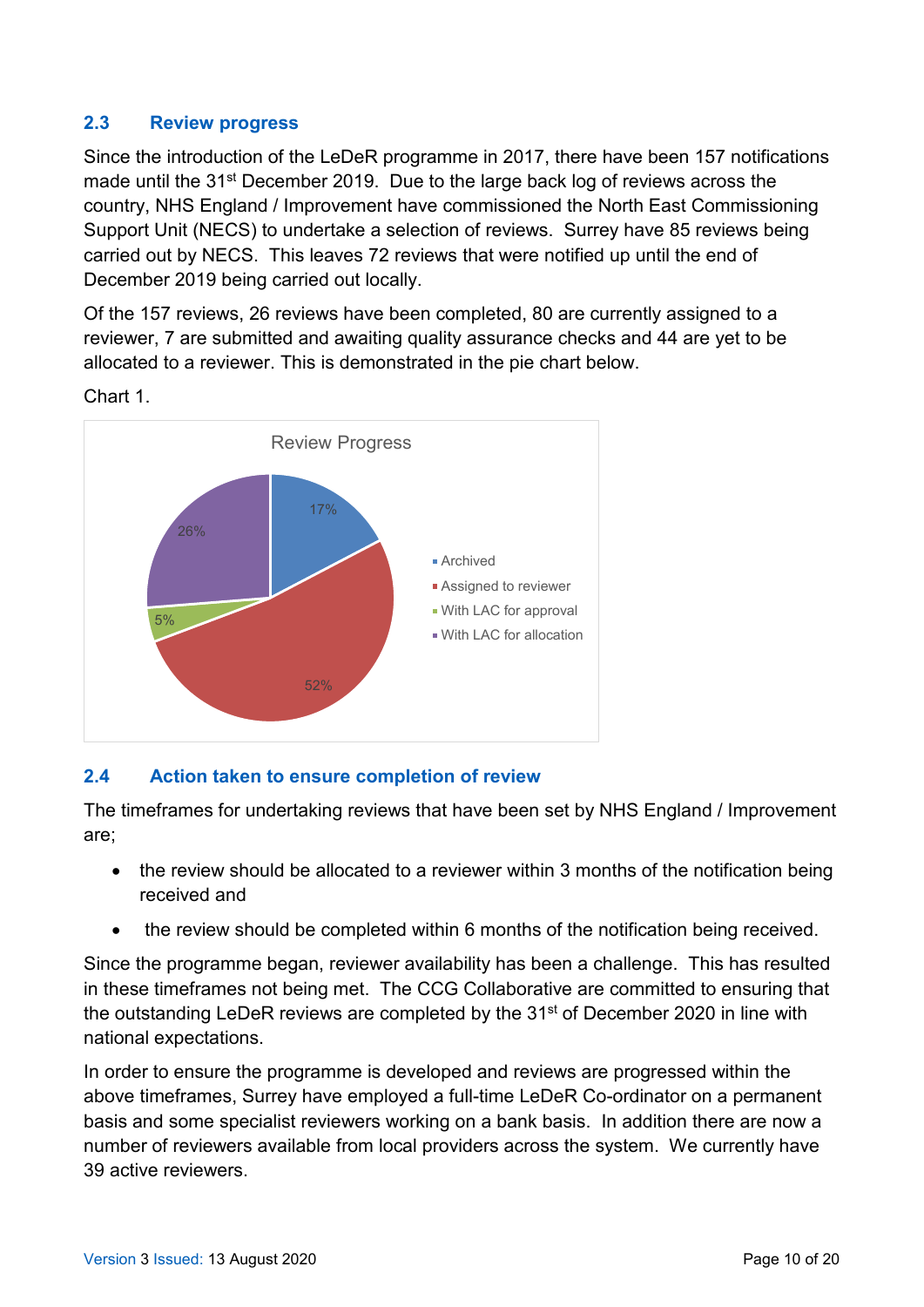### **3. About the people who died**

#### **3.1 Demographic Data**

Of the 75 deaths reported to LeDeR in 2019, 31 were female and 44 were male. This is very similar to the national data, where 42% of the deaths reported are female and 58% are male.

Chart 2.



#### **3.2 Statistics**

#### Age of death  $3.2.1$

Most of the people who died were between 70 and 79 years old when they died however there is a variance across the CCG areas in relation to the age of the individual. The graph below displays this in more details.

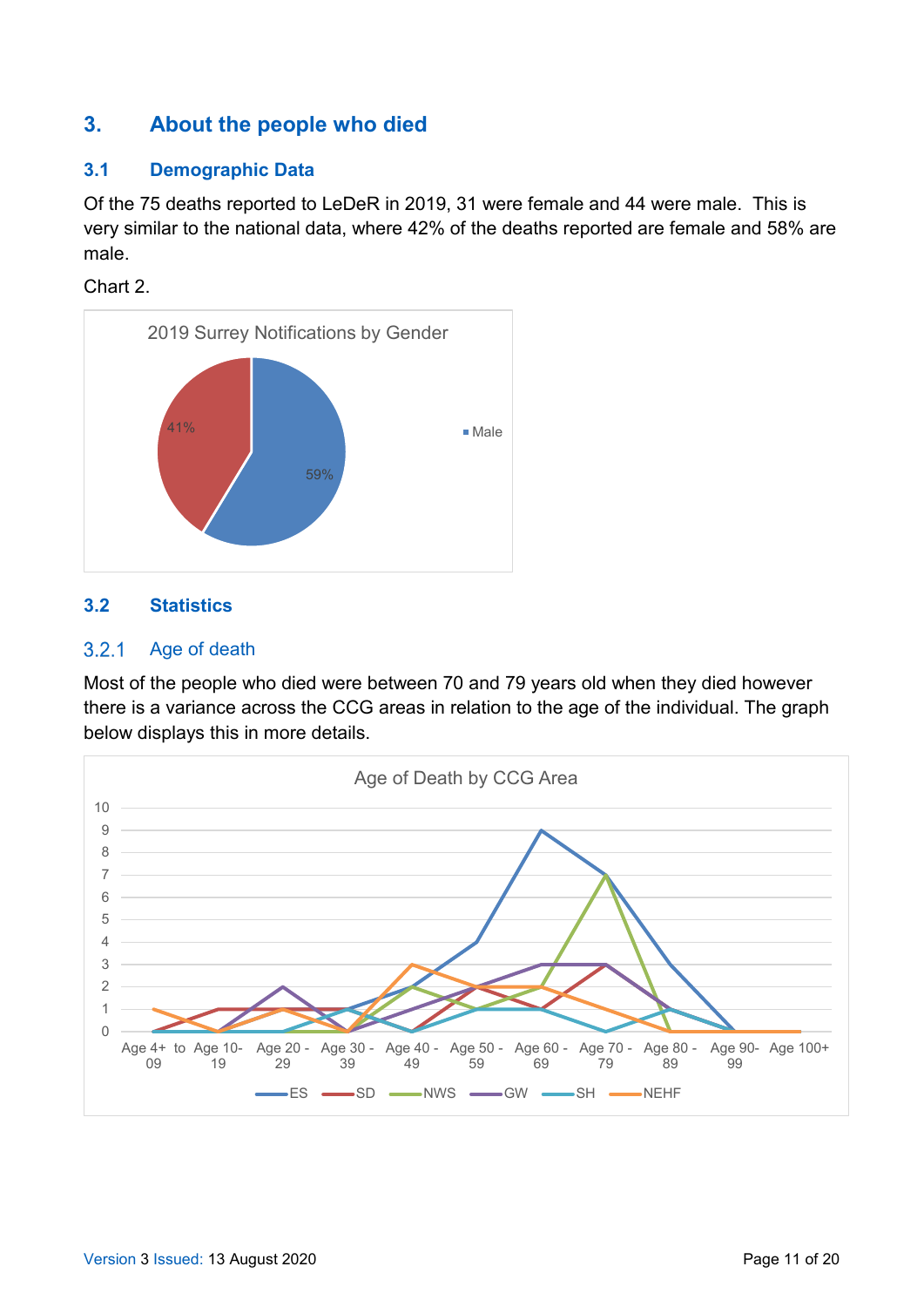#### $3.2.2$ Level of Learning Disability

Of the 75 deaths that were reported to LeDeR in 2019, 20 of the reviews have been completed. Of those 20, 3 people had a mild learning disability, 7 people had a moderate learning disability, 8 people had a severe learning disability and 2 people had a profound learning disability.

#### $3.2.3$ Place of Death

43 of the individuals who died in 2019, died in a hospital environment and 19 died in their usual residence. 9 of the cases were reported as location unknown, these cases have not had the reviews carried out as yet. This information will be collected during the completion of the review.



#### $3.2.4$ Health Data

Existing health conditions were reviewed for all of the 20 completed reviews. Every individual had an existing health concern. The health conditions noted were as follows:

- Epilepsy noted on 4 occasions
- Constipation noted on 3 occasions
- Cerebral Palsy noted on 3 occasions
- Dysphagia noted on 2 occasions
- Repeated chest infections
- Dementia
- **Phenylketonuria**
- Gastro oesophageal reflux
- Prostate cancer
- Volvulus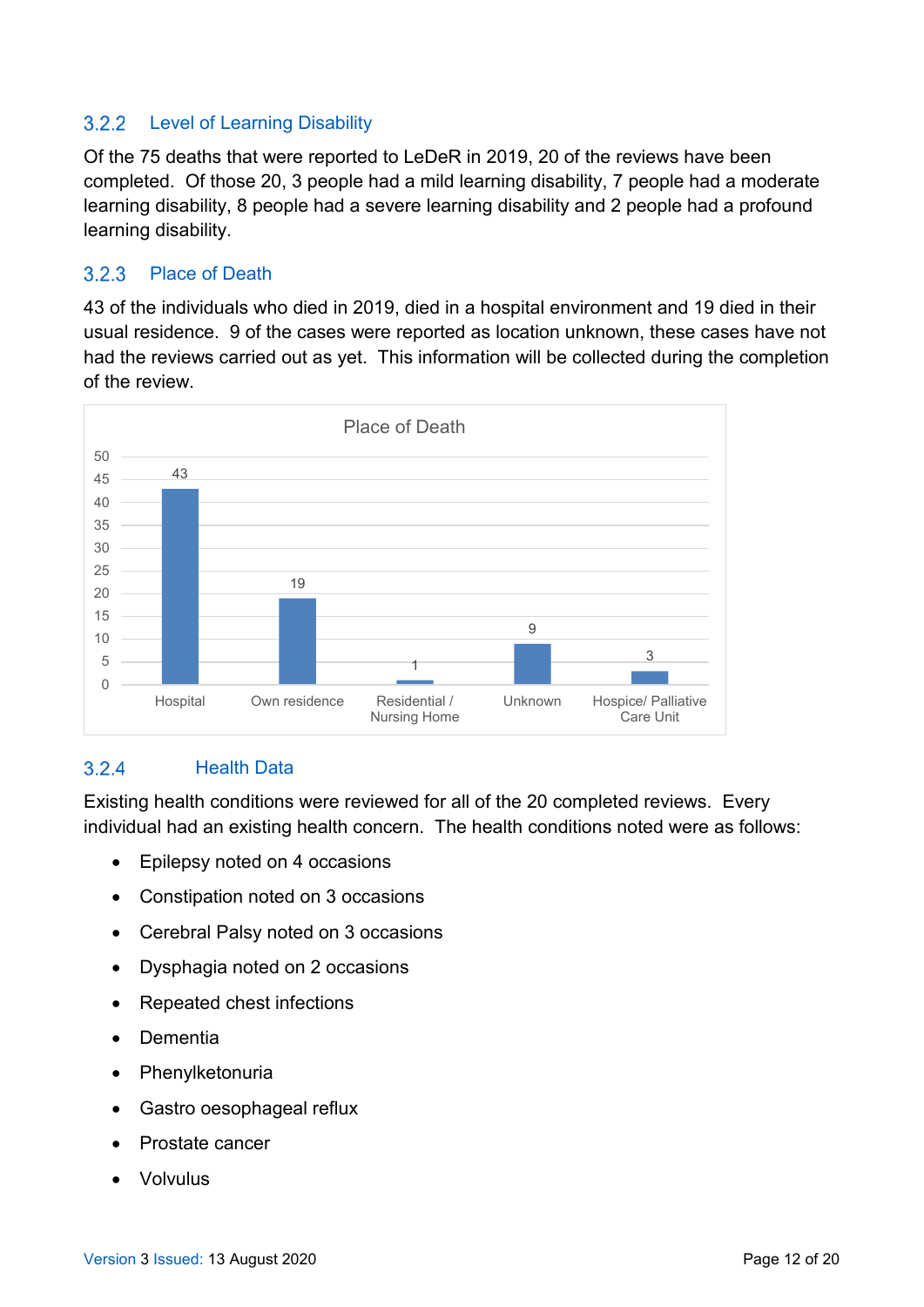- Hypertension
- Left Ventricular Impairment
- Neurofibromatosis

# **4. Assessment of quality of care provided**

20 of the notifications received in 2019 have had their review completed. Please see the table below which indicates the grading of care broken down by CCG area. One case was a child death therefore this follows the Child Death review process and does not get graded in the same way as adult deaths.

| <b>Grading of care of all archived cases</b>                                                                                                                                          |                |                |                |    |             |             |                |
|---------------------------------------------------------------------------------------------------------------------------------------------------------------------------------------|----------------|----------------|----------------|----|-------------|-------------|----------------|
|                                                                                                                                                                                       | ES             | SD             | <b>NWS</b>     | GW | <b>SH</b>   | <b>NEHF</b> | Total          |
| 1. This was excellent care<br>(it exceeded expected good<br>practice).                                                                                                                | 0              | $\mathbf{0}$   | 0              | 0  | 0           | Λ           | Λ              |
| 2. This was good care (it<br>met expected good<br>practice). Please identify in<br>Q62 any features of care<br>that current practice could<br>learn from                              | $\overline{2}$ | $\mathbf{0}$   | $\overline{2}$ | 3  | 0           | 1           | 8              |
| 3. This was satisfactory<br>care (it fell short of<br>expected good practice in<br>some areas but this did not<br>significantly impact on the<br>person's wellbeing).                 | $\overline{2}$ | 1              | $\mathbf{0}$   | 1  | $\bf{0}$    | 1           | 5              |
| 4. Care fell short of<br>expected good practice and<br>this did impact on the<br>person's wellbeing but did<br>not contribute to the cause<br>of death.                               | 0              | $\overline{2}$ | 1              | 0  | $\mathbf 0$ | $\bf{0}$    | 3              |
| 5. Care fell short of<br>expected good practice and<br>this significantly impacted<br>on the person's wellbeing<br>and/or had the potential to<br>contribute to the cause of<br>death | 0              | 1              | 1              | 0  | 0           | $\bf{0}$    | $\overline{2}$ |
| 6. Care fell far short of<br>expected good practice and<br>this contributed to the<br>cause of death.                                                                                 | O              | 1              | O              | O  | 0           | $\bf{0}$    |                |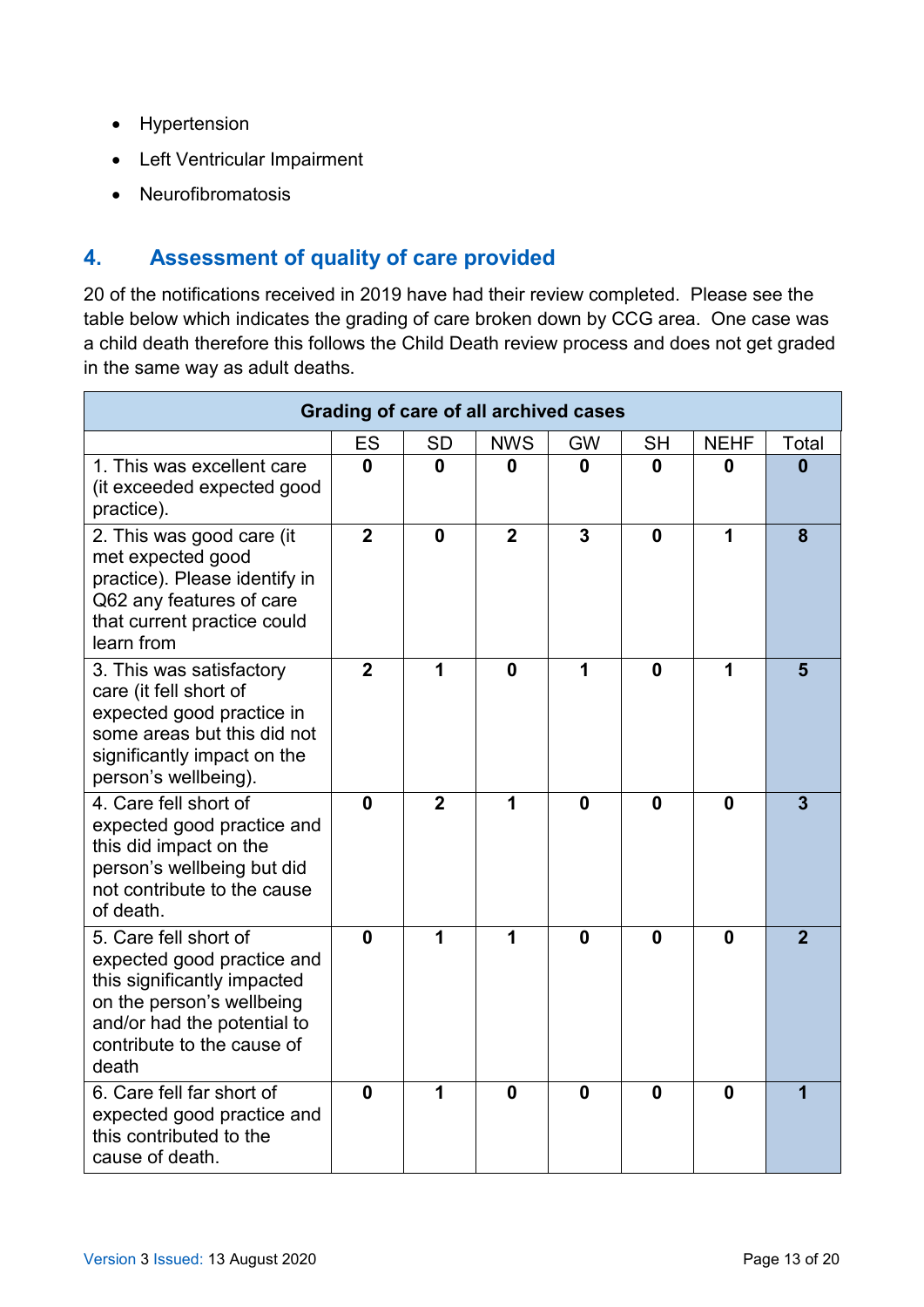### **5. Multi-agency Review**

#### **5.1 Number of cases progressed to multi-agency review**

2 of the 20 cases completed required a multi-agency review meeting to identify further learning. Recommendations from multi-agency reviews are included in the learning recommendations below.

### **6. Child Death Reviews**

There were two child deaths reported to the LeDeR programme in 2019. One of these reviews has been completed. The second case is in the process of being reviewed through the child death review process.

The Surrey LeDeR steering group has representation from the child death review team. All of the nurses within their team have undertaken the LeDeR training so that they can amalgamate the two review processes when undertaking their reviews. The learning is presented through the operational and steering groups.

### **7. Evidence of Reasonable Adjustments**

There was good evidence of reasonable adjustments being made which resulted in good care outcomes, Examples include:

| Theme                     | Reasonable adjustments detail                                                |
|---------------------------|------------------------------------------------------------------------------|
| Additional support        | Carer support in hospital, reported in 2 reviews.                            |
|                           | Open visiting, reported in 3 reviews.                                        |
|                           | Referral to liaison nurse.                                                   |
| Communication of          | Hospital passport in place.                                                  |
| needs                     | Carers actively encouraged to visit and share strategies for<br>interaction. |
| Documentation of          | Annual Health Check records that the carer must be present.                  |
| Reasonable<br>Adjustments |                                                                              |
| Home visits               | GP carried out home visits.                                                  |
| Prioritisation            | Seen as the first appointment in GP surgery due to difficulty waiting.       |
| Equipment                 | Wheelchair brought in by home to aid posture / respiratory<br>management.    |

Table 1.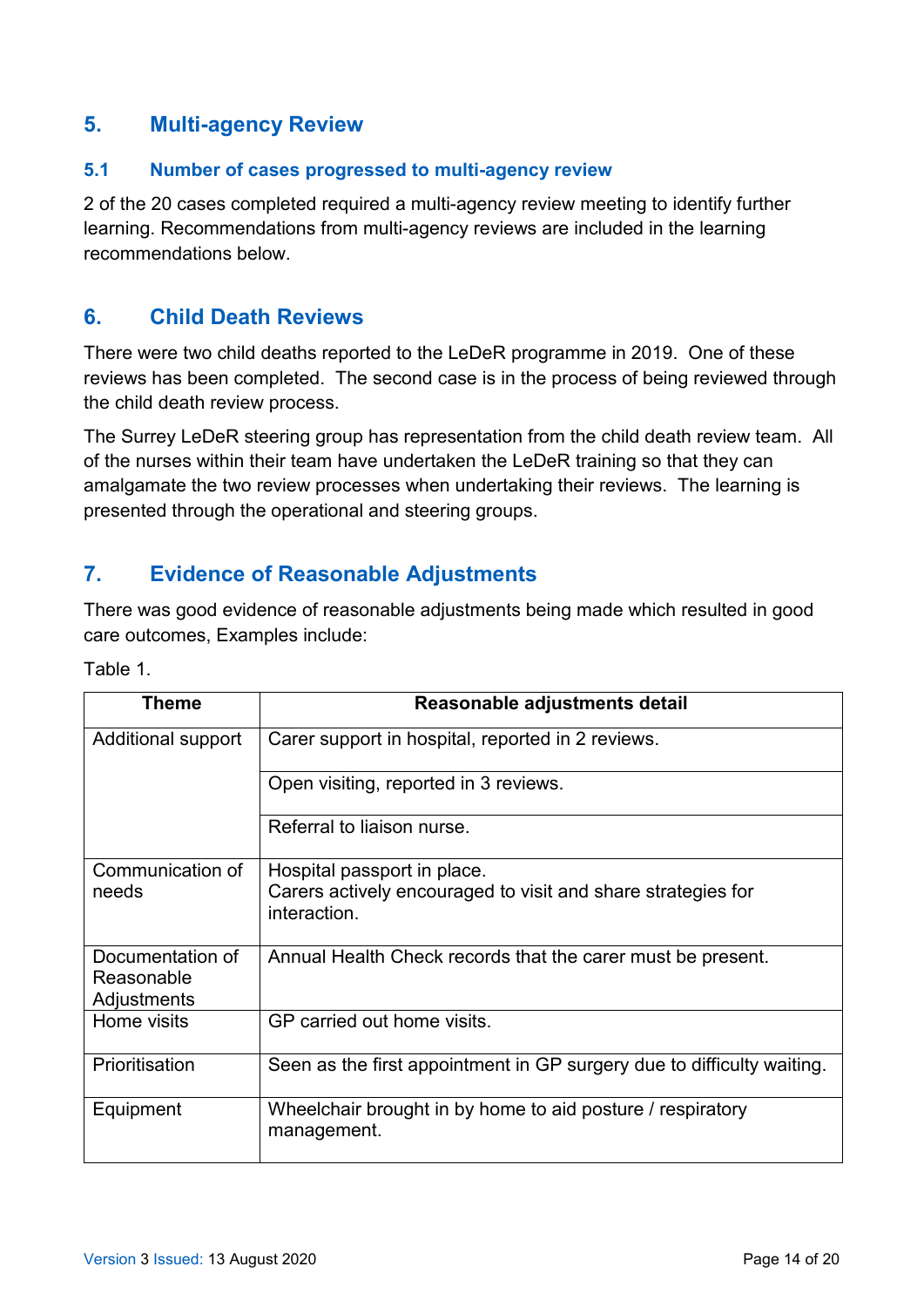| Theme                          | Reasonable adjustments detail                                                                                              |
|--------------------------------|----------------------------------------------------------------------------------------------------------------------------|
|                                | New orthotic shoes had been provided to support the individual<br>whilst moving around at home and in and out of vehicles. |
|                                | Photos, lights and music brought into hospital to aid relaxation.                                                          |
| Multi professional<br>approach | Frequent contact with community Learning Disability team and<br>liaison nurse.                                             |
| Service provision              | Diabetic retinopathy unsuccessful therefore referred to hospital for<br>further investigations as an outpatient.           |
|                                | Phlebotomy- Emla cream and Diazepam medication used to support<br>blood tests.                                             |
|                                | Cat brought into hospice                                                                                                   |

# **8. Good Practice Examples**

There were lots of examples of good practice happening locally which helped to improve patient experience.

| Theme            | <b>Good Practice details</b>                                                                                       |
|------------------|--------------------------------------------------------------------------------------------------------------------|
| Communication    | DISADAT (Pain assessment) tool used.                                                                               |
|                  | Care Home notify the learning disability liaison services as standard<br>when any of their residents are admitted. |
|                  | Patient was flagged as having a learning disability on the hospital<br>electronic system.                          |
|                  | Regular best interest meetings to agree treatment plan.                                                            |
|                  | Residential home had a clear and detailed health action plan that<br>was updated each year.                        |
|                  | Familiar staff supported their resident during hospital admission.                                                 |
| End of life care | Individual supported to die at home.                                                                               |
|                  | Compassionate practice from teams -provided soothing music at<br>XX's bedside.                                     |
|                  | Training provided to care home staff on end of life care.                                                          |
| Medical care     | Quick and efficient interventions to make the individual comfortable<br>upon admission.                            |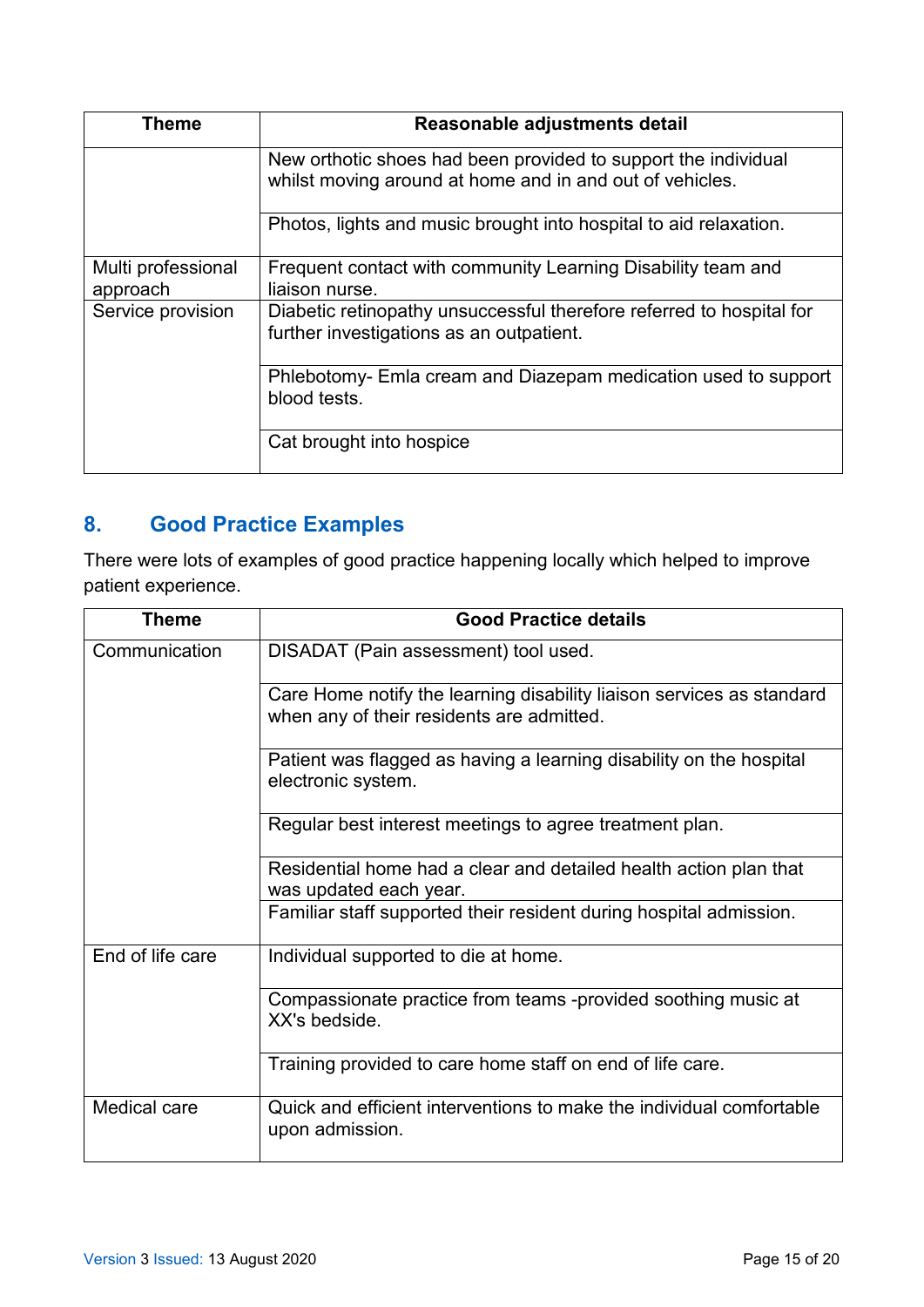| Theme | <b>Good Practice details</b>                                                                                                                     |
|-------|--------------------------------------------------------------------------------------------------------------------------------------------------|
|       | The ward doctor sought advice from multi-disciplinary colleagues<br>and documented decision making process re: insertion of<br>nasogastric tube. |
|       | GP practice was responsive to the residential home staff concerns<br>and saw the patient at home.                                                |
|       | STOMP review carried out.                                                                                                                        |
|       | Good evidence of reasonable adjustments being made including<br>LED lights and a pet cat being brought into the hospice.                         |

### **9. Recommendations from reviewers**

The learning and recommendations from the 20 reviews completed identified the following themes:

- Communication
- Annual Health Check
- Deprivation of Liberty Safeguards (DoLS)
- Mental Capacity Act (MCA)
- Reasonable adjustments
- LD Awareness Training
- Meeting medical needs
- Discharge from hospital
- Escalating concerns
- Do Not Attempt Cardio Pulmonary Resuscitation (DNACPR)

The details of the recommendations are as follows:

| Theme         | <b>Sub-Topic</b>       | <b>Recommendation Details</b>                                                                                                                                                                                                                                                                                                                      |
|---------------|------------------------|----------------------------------------------------------------------------------------------------------------------------------------------------------------------------------------------------------------------------------------------------------------------------------------------------------------------------------------------------|
| Communication | Treatment plan         | Consultant should write directly to family members<br>and not rely on carers to pass on the message.<br>Missed opportunity to gather feedback from the<br>service user in an accessible way. (this would have<br>informed how to support him with his health needs<br>going forward)<br>NOK details should be checked on admission to<br>hospital. |
|               | Learning<br>Disability | Communication of the person's learning disability<br>should have been available to the consultants in a                                                                                                                                                                                                                                            |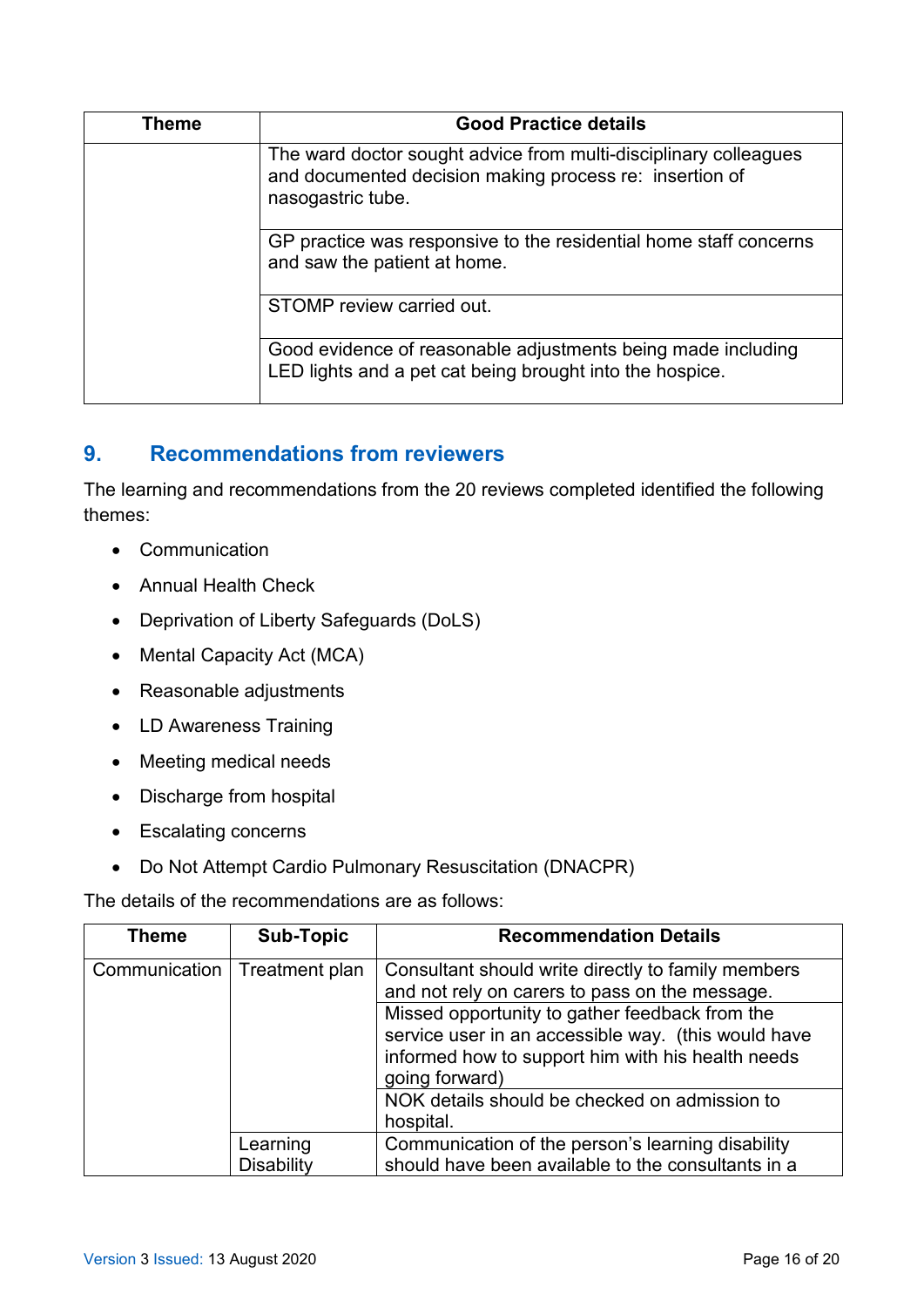| <b>Theme</b>                  | Sub-Topic                        | <b>Recommendation Details</b>                                                                                                                              |
|-------------------------------|----------------------------------|------------------------------------------------------------------------------------------------------------------------------------------------------------|
|                               |                                  | timelier manner and should be easily accessible at<br>outpatient clinics. Electronic systems should be<br>developed to ensure access to essential clinical |
|                               |                                  | information. (Reported in 3 reviews)                                                                                                                       |
|                               |                                  | Patients with hospital passports should be highlighted                                                                                                     |
|                               |                                  | at handover so that staff can familiarise themselves                                                                                                       |
|                               |                                  | with them at the start of their shift.                                                                                                                     |
|                               | Follow up care                   | Hospital staff and GP must share and act upon                                                                                                              |
|                               |                                  | communications so that the transition of information is                                                                                                    |
|                               |                                  | comprehensive and actioned.                                                                                                                                |
|                               | Carers                           | Carers should be viewed as partners in care.                                                                                                               |
|                               |                                  | (Reported in 2 reviews)                                                                                                                                    |
|                               |                                  | Hospitals should have a carers policy in place which<br>proposes a meeting is held on admission between the                                                |
|                               |                                  | nurse in charge and the residential home manager to                                                                                                        |
|                               |                                  | agree roles and responsibilities, hours of support,                                                                                                        |
|                               |                                  | communication etc.                                                                                                                                         |
| <b>Annual Health</b>          | Availability and                 | Full health assessment should be completed annually                                                                                                        |
| <b>Check</b>                  | quality of                       | and should use standardised process and include all                                                                                                        |
|                               | health check                     | health data. (Reported in 4 reviews)                                                                                                                       |
|                               |                                  | Practices should notify the CCG if they are going to be                                                                                                    |
|                               |                                  | unable to undertake the AHC in order to explore                                                                                                            |
|                               |                                  | alternative arrangements.                                                                                                                                  |
|                               |                                  | Home staff should monitor whether all patients have                                                                                                        |
|                               |                                  | been offered an annual health check and health action<br>plan and should escalate to the GP practice if they                                               |
|                               |                                  | have been missed.                                                                                                                                          |
|                               | Screening                        | The GP to routinely review and discuss access to                                                                                                           |
|                               |                                  | cancer screening during the Annual Health                                                                                                                  |
|                               |                                  | Assessment which needs to then inform and be                                                                                                               |
|                               |                                  | documented in the Health Action Plan.                                                                                                                      |
| Deprivation of                | Training                         | Further DoLS training in acute hospitals,                                                                                                                  |
| Liberty                       |                                  | recommended in 2 reviews                                                                                                                                   |
| Safeguards                    | Outcome                          | The local authority should provide updates on the                                                                                                          |
| (DoLS)                        |                                  | process of DoLS applications. Reported in 5 reviews.                                                                                                       |
| Mental<br><b>Capacity Act</b> | Training<br><b>Documentation</b> | Further MCA training recommended in 4 reviews<br>Improved / Formal documentation of MCA                                                                    |
| (MCA)                         |                                  | assessments and decisions, recommended in 4                                                                                                                |
|                               |                                  | reviews.                                                                                                                                                   |
|                               | Care bundle                      | Consideration should be given as to the introduction of                                                                                                    |
|                               |                                  | a MCA care bundle for the hospitals.                                                                                                                       |
| Reasonable                    | Communication                    | Easy read information should have been used to                                                                                                             |
| adjustments                   |                                  | explain procedures and prepare the individual.                                                                                                             |
|                               | Visiting hours                   | Open visiting should have been in place and carers                                                                                                         |
|                               |                                  | should have been viewed as partners in care.                                                                                                               |
|                               | Dentistry                        | No evidence of reasonable adjustments being made                                                                                                           |
|                               |                                  | for patient declining dental treatment.                                                                                                                    |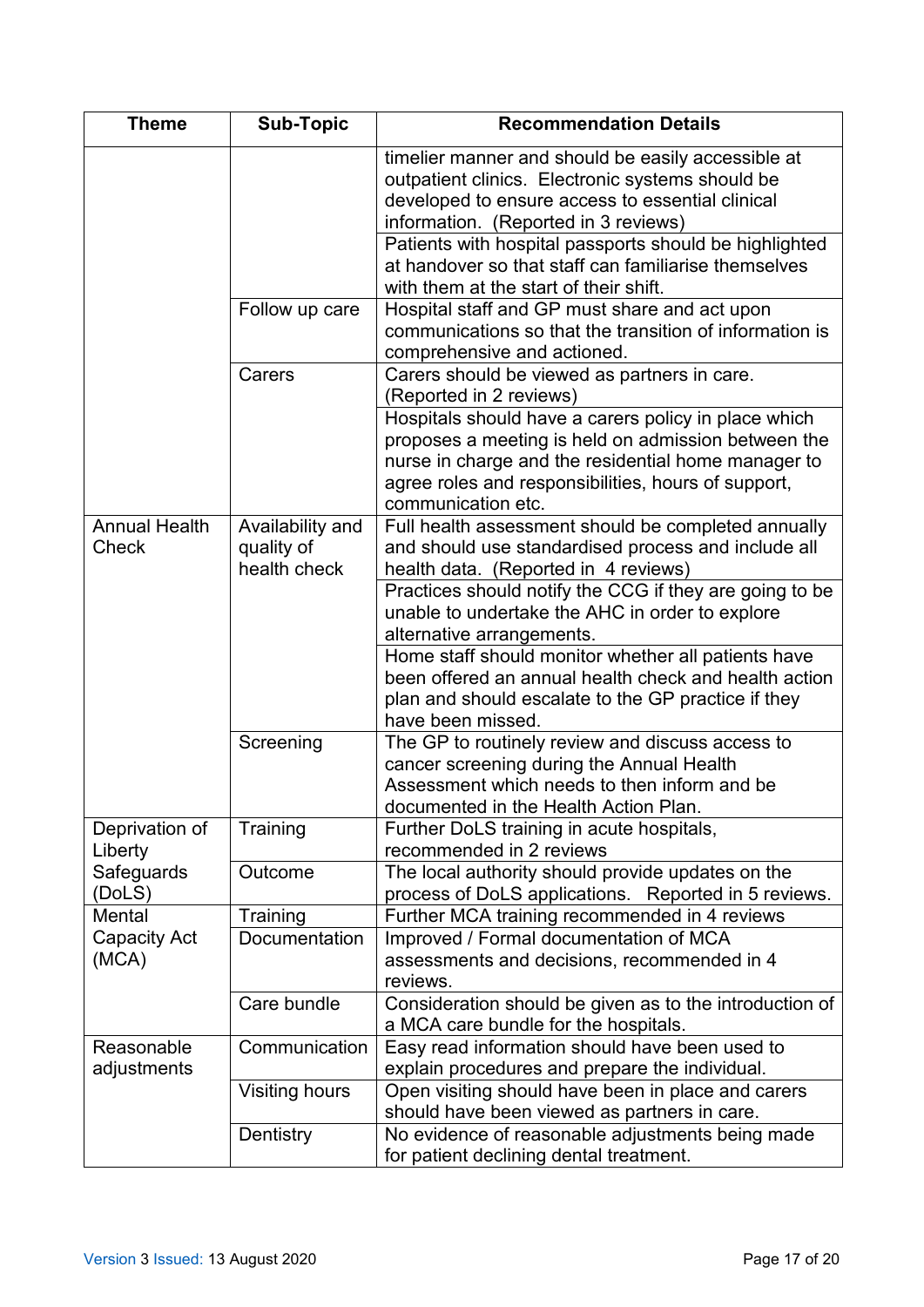| <b>Theme</b>                    | Sub-Topic                                                                  | <b>Recommendation Details</b>                                                                                                                                                                                                                                                            |
|---------------------------------|----------------------------------------------------------------------------|------------------------------------------------------------------------------------------------------------------------------------------------------------------------------------------------------------------------------------------------------------------------------------------|
| <b>LD Awareness</b><br>Training |                                                                            | Staff training and support from the Learning Disability<br>Nurse in the Acute setting in how to engage effectively<br>with people with Learning disabilities and their carers /<br>family.                                                                                               |
|                                 |                                                                            | All hospital staff should be informed of the importance<br>of hospital passports through Learning disability                                                                                                                                                                             |
|                                 |                                                                            | awareness training.                                                                                                                                                                                                                                                                      |
| Meeting<br>medical needs        | Training                                                                   | Carers would benefit from increasing knowledge,<br>awareness and confidence in their monitoring and<br>observations of a person's health and any signs of<br>deterioration.                                                                                                              |
|                                 |                                                                            | Supported living care providers to embed routine<br>health observations within Health Action Plans.<br>Drawing on supporting literature such as the 'Stop-<br>Look-Care' handbook                                                                                                        |
|                                 | Screening                                                                  | Procedures need to be in place to ensure that GP<br>practices and care providers are supporting<br>individuals with a learning disability to access routine<br>screening; within the legal framework of the Mental<br>Capacity Act.                                                      |
|                                 |                                                                            | Discussions should take place between professionals<br>and family about how to ensure screening can be<br>undertaken and any reasonable adjustments required.                                                                                                                            |
|                                 |                                                                            | The principles of the Mental Capacity Act need to be<br>applied together with evidence of best interest<br>decision making; to consider less invasive measures<br>(such as breast examination) to enable a<br>proportionate degree of screening to take place.<br>Reported in 4 reviews. |
|                                 | Social care<br>knowledge /<br>skills                                       | Care homes should ensure that they follow the Surrey<br>Eating and drinking policy and are trained in<br>dysphagia management.                                                                                                                                                           |
|                                 | Pain<br>management                                                         | Care home should complete pain assessment tools<br>and share with acute hospitals. Reported in 2 reviews                                                                                                                                                                                 |
|                                 | Palliative care                                                            | Anyone nearing end of life should be referred to<br>palliative care services.                                                                                                                                                                                                            |
|                                 | Weight<br>monitoring                                                       | Weight monitoring in care homes should be standard<br>practice and should be followed up with the GP if<br>there are any concerns.                                                                                                                                                       |
|                                 | Psychiatric<br>support                                                     | There should be clear advice on how to access<br>psychiatric advice for people with learning disabilities<br>whilst they are acute hospital inpatients.                                                                                                                                  |
|                                 | Stopping over<br>medication of<br>people with a<br>learning<br>disability, | Referral should be made to specialist services for<br>STOMP review.                                                                                                                                                                                                                      |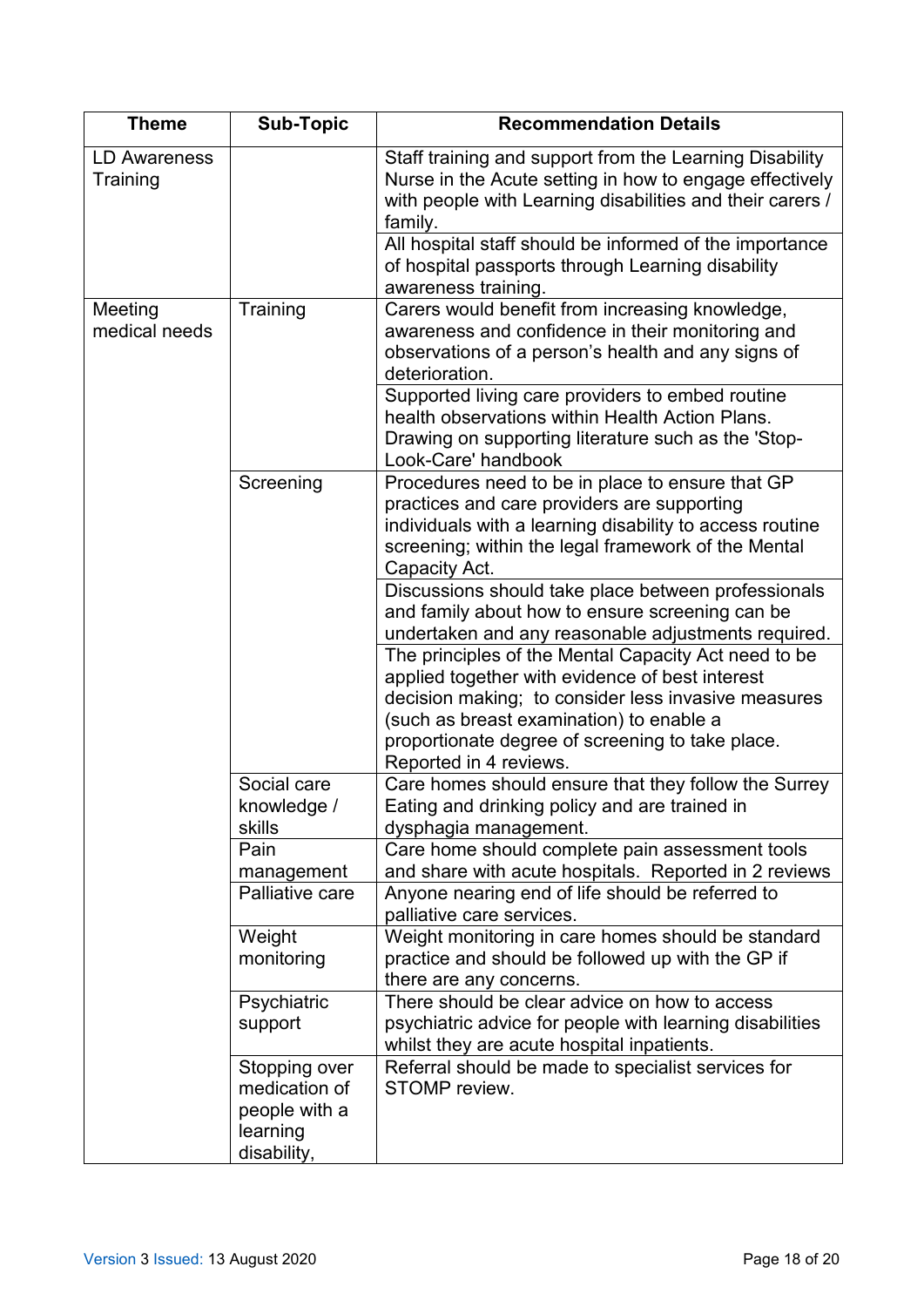| <b>Theme</b>                                  | <b>Sub-Topic</b>               | <b>Recommendation Details</b>                                                                                                                                                               |
|-----------------------------------------------|--------------------------------|---------------------------------------------------------------------------------------------------------------------------------------------------------------------------------------------|
|                                               | autism or both<br>(STOMP)      |                                                                                                                                                                                             |
| Discharge from<br>hospital                    | Assessment of<br>complex cases | Discharge tools should have been utilised which take<br>into account the complex health needs of the<br>individual and their learning disability.                                           |
|                                               | Planning                       | A discharge planning meeting should take place prior<br>to discharge for patients with complex health needs.                                                                                |
| Escalating<br>concerns                        | Acute                          | Care home staff should use hospital complaints<br>procedures if they are unhappy with the standard of<br>care being provided, reported in 2 reviews.                                        |
|                                               | Liaison                        | There should be clear communication of the cover<br>arrangements when the learning disability liaison<br>nurse is unavailable i.e. Community Team for People<br>with Learning Disabilities. |
|                                               | Safeguarding                   | There should be clear communication and<br>documentation in relation to the safeguarding<br>investigation and outcome of safeguarding enquires.                                             |
| Do Not Attempt<br>Cardio                      | Documentation                  | Respect forms should be fully completed with<br>appropriate clinical reasoning, finding from 2 reviews.                                                                                     |
| Pulmonary<br><b>Resuscitation</b><br>(DNACPR) | Training                       | Examples of both good and poor practice in relation to<br>DNACPR completion should be provided in training.                                                                                 |

### **10. Conclusions and Recommendations**

This is the first annual report for the Surrey LeDeR programme. The Surrey LeDeR Steering Group recognise the importance of the LeDeR reviews and are committed to ensuring the reviews that remain outstanding are completed by December 2020. As highlighted above there have been many developments in 2019 which provides a strong foundation for improved performance in 2020 / 2021. The learning identified from the completed reviews will create an action plan and will inform our future priorities.

Our recommendations from this report are to:

- Raise awareness and improve compliance with the Mental Capacity Act.
- Improve compliance with annual health checks and ensure the benefits of these are understood by our local Primary Care Networks and Care Providers.
- Work with partner organisations to address access to screening and ensuring the principles of the Mental Capacity Act are applied in decision making.
- Focus on improved communication between services to provide information in relation to reasonable adjustments required in advance of appointments / attendance.
- Identify gaps in service provision and make recommendations to commissioners to address any gaps in services.